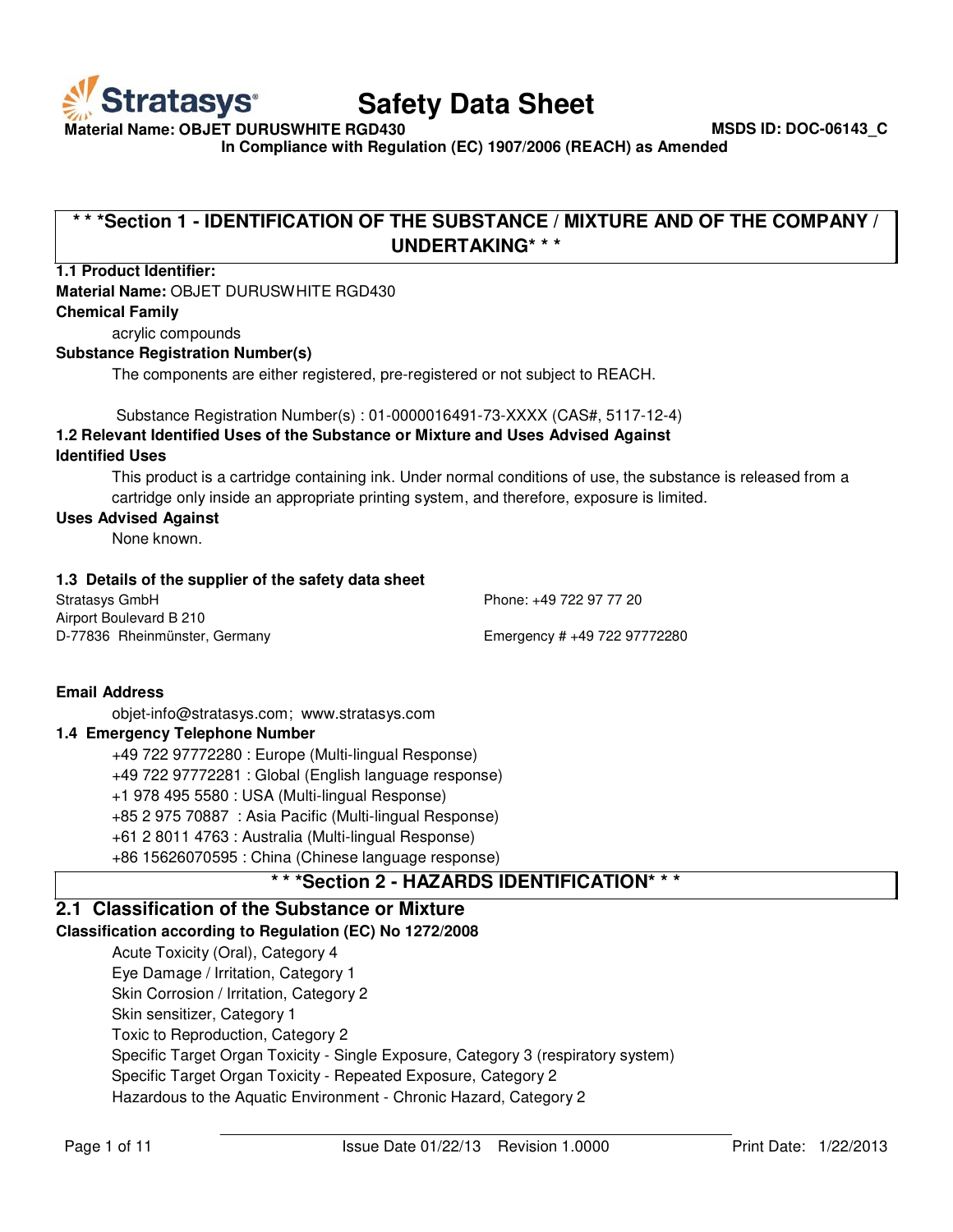

**Material Name: OBJET DURUSWHITE RGD430 MSDS ID: DOC-06143\_C**

**In Compliance with Regulation (EC) 1907/2006 (REACH) as Amended**

# **Classification according to Directives 67/548/EEC and/or 1999/45/EC**

**R22** Harmful if swallowed.

**R36/37/38** Irritating to eyes, respiratory system and skin.

**R41** Risk of serious damage to eyes.

**R43** May cause sensitization by skin contact.

**R48/22** Harmful: danger of serious damage to health by prolonged exposure if swallowed.

**R51/53** Toxic to aquatic organisms, may cause long-term adverse effects in the aquatic environment. **R62** Possible risk of impaired fertility.

**2.2 Label Elements**

**Labeling according to Regulation (EC) 1272/2008/EC:** 

**Symbol(s)**



# **Signal Word**

DANGER

#### **Hazard Statement(s)**

**H302** Harmful if swallowed.

**H318** Causes serious eye damage

**H315** Causes skin irritation

**H317** May cause an allergic skin reaction

**H335** May cause respiratory irritation

**H361** Suspected of damaging fertility or the unborn child.

**H373** May cause damage to organs through prolonged or repeated exposure

**H411** Toxic to aquatic life with long lasting effects.

# **Precautionary Statement(s)**

#### **Prevention**

**P271** Use only outdoors or in a well-ventilated area. **P280** Wear protective gloves/protective clothing/eye protection/face protection.

# **Response**

**P305+P351+P338** IF IN EYES: Rinse cautiously with water for several minutes. Remove contact lenses, if present and easy to do. Continue rinsing. **P310** Immediately call a POISON CENTER or doctor/physician.

#### **Storage**

**P405** Store locked up.

# **Disposal**

**P501** Dispose of contents/container in accordance with local/regional/national/international regulations.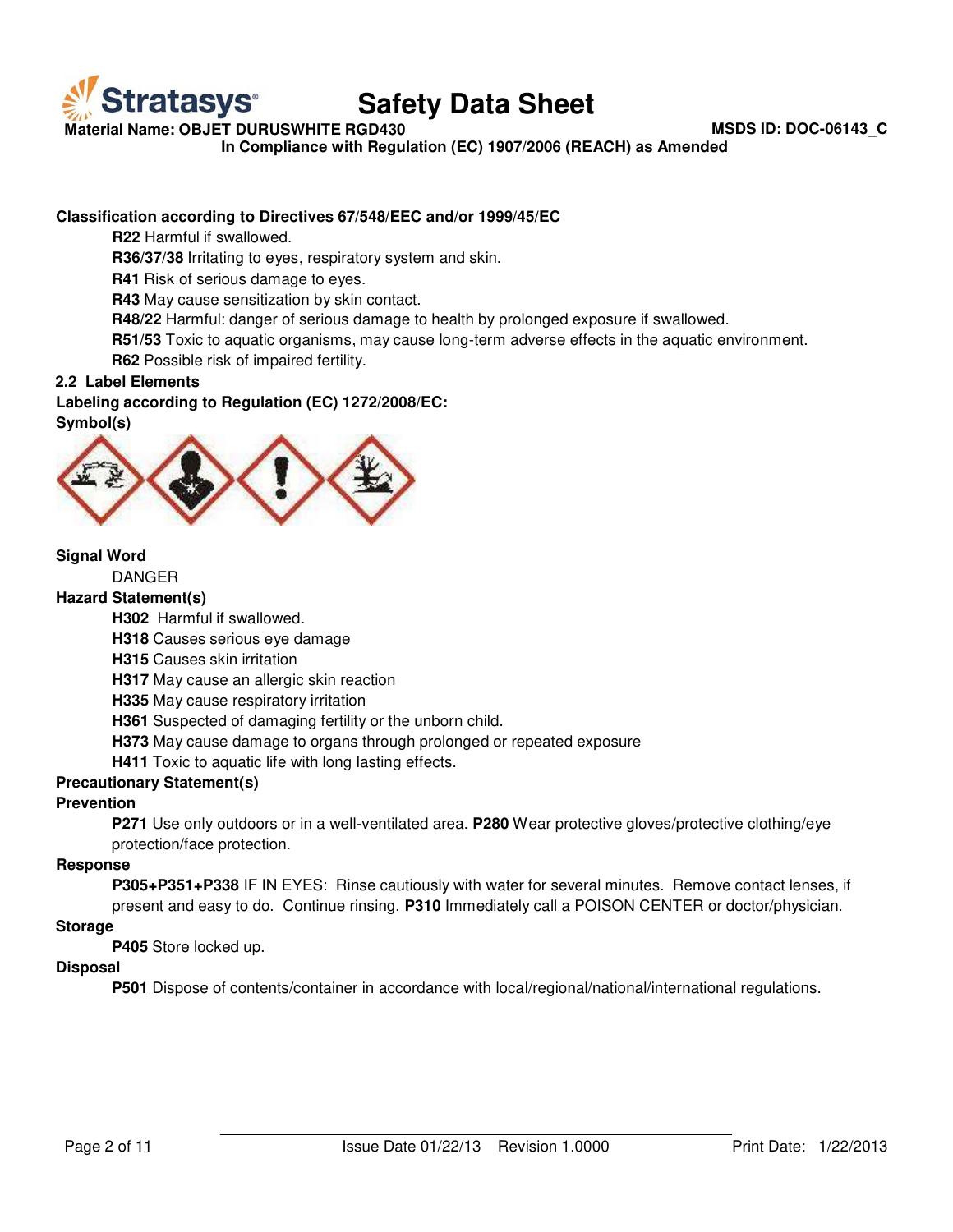

**Material Name: OBJET DURUSWHITE RGD430 MSDS ID: DOC-06143\_C**

**In Compliance with Regulation (EC) 1907/2006 (REACH) as Amended**

# **Labeling according to Directive 67/548/EEC and/or 1999/45/EC**

**Symbols**



**R22** Harmful if swallowed. **R36/37/38** Irritating to eyes, respiratory system and skin. **R41** Risk of serious damage to eyes.

**R43** May cause sensitization by skin contact.

**R48/22** Harmful: danger of serious damage to health by prolonged exposure if swallowed.

**R51/53** Toxic to aquatic organisms, may cause long-term adverse effects in the aquatic environment. **R62** Possible risk of impaired fertility.

**S2** Keep out of the reach of children.

**S24** Avoid contact with skin.

**S26** In case of contact with eyes, rinse immediately with plenty of water and seek medical advice.

**S36/37/39** Wear suitable protective clothing, gloves and eye/face protection.

**S46** If swallowed, seek medical advice immediately and show this container or label.

**S57** Use appropriate container to avoid environmental contamination.

**S60** This material and its container must be disposed of as hazardous waste.

**S61** Avoid release to the environment. Refer to special instructions/Safety data sheets.

# **2.3 Other Hazards**

None known.

# **\* \* \*Section 3 - COMPOSITION / INFORMATION ON INGREDIENTS\* \* \***

| <b>CAS</b>             | Component          | 1272/2008              | <b>Percent</b> |
|------------------------|--------------------|------------------------|----------------|
| <b>EC No</b>           | Synonyms           | (CLP)                  |                |
| <b>Registration No</b> |                    |                        |                |
| 5888-33-5              | Isobornyl acrylate | Skin Irrit. 2          | <40            |
| 227-561-6              |                    | Eye Irrit. 2           |                |
|                        |                    | STOT SE 3              |                |
|                        |                    | <b>Aquatic Chronic</b> |                |
|                        |                    | $\overline{c}$         |                |
| $-$                    | Acrylic Oligomer   | Eye Irrit. 2           | < 25           |
|                        |                    | Skin Sens. 1           |                |
|                        |                    |                        |                |
|                        | Acrylic monomer    | Acute Tox, 4           | $<$ 20         |
|                        |                    | (Oral)                 |                |
|                        |                    | Eye Dam. 1             |                |
|                        |                    | Skin Sens. 1           |                |
|                        |                    | STOT RE 2              |                |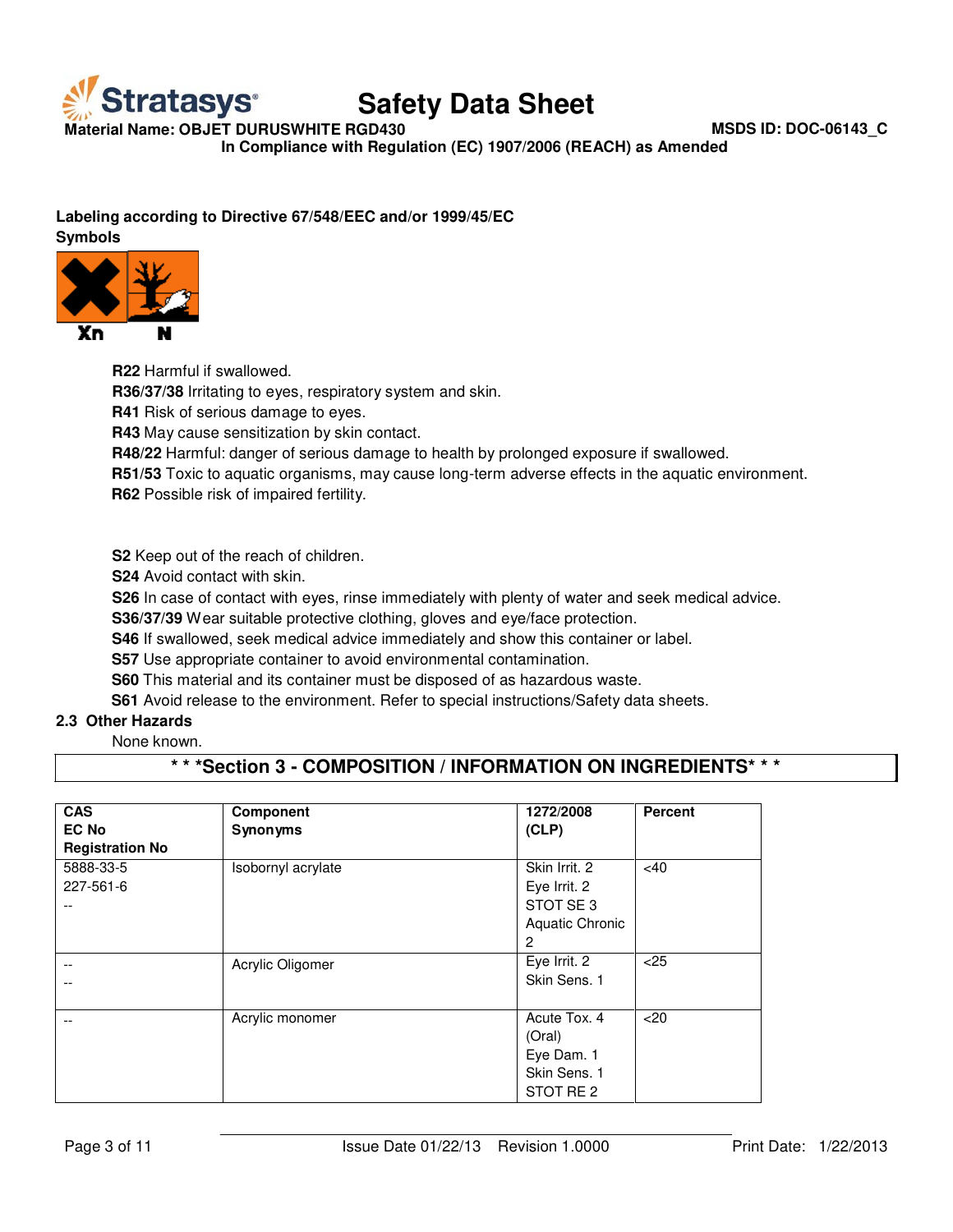

**Material Name: OBJET DURUSWHITE RGD430 MSDS ID: DOC-06143\_C**

**In Compliance with Regulation (EC) 1907/2006 (REACH) as Amended**

| 75980-60-8<br>278-355-8 | Diphenyl-2,4,6-trimethylbenzoyl phosphine<br>oxide | Repr. 2                     | 2>   |
|-------------------------|----------------------------------------------------|-----------------------------|------|
| 52408-84-1<br>500-114-5 | Acrylic acid ester                                 | Eye Irrit.2<br>Skin Sens. 1 | <0.2 |

#### **Additional Information**

Under normal conditions of use, the substance is released from a cartridge only inside an appropriate printing system, and therefore, exposure is limited. The liquid within the cartridges is considered hazardous, and the MSDS has been prepared in case of exposure to the liquid.

**\* \* \*Section 4 - FIRST AID MEASURES\* \* \***

### **4.1 Description of First Aid Measures**

#### **Inhalation**

IF INHALED: Remove victim to fresh air and keep at rest in a position comfortable for breathing. Call a POISON CENTER or doctor/physician if you feel unwell.

#### **Skin**

IF ON SKIN: Wash with plenty of soap and water. If skin irritation or rash occurs: Get medical advice/attention. Take off contaminated clothing and wash before re-use.

#### **Eyes**

IF IN EYES: Rinse cautiously with water for several minutes. Remove contact lenses, if present and easy to do. Continue rinsing. Immediately call a POISON CENTER or doctor/physician.

#### **Ingestion**

IF SWALLOWED: Call a POISON CENTER or doctor/physician if you feel unwell. Rinse mouth.

#### **4.2 Most Important Symptoms and Effects, both Acute and Delayed**

#### **Acute**

respiratory tract irritation, eye damage, skin irritation, allergic skin reaction

### **Delayed**

allergic reactions, reproductive effects

**4.3 Indication of any Immediate Medical Attention and Special Treatment Needed**

# **Note to Physicians**

IF exposed or concerned: Get medical advice/attention.

# **\* \* \*Section 5 - FIRE FIGHTING MEASURES\* \* \***

### **5.1 Extinguishing Media**

Use extinguishing agents appropriate for surrounding fire. Class B fires: Use carbon dioxide (CO2), regular dry chemical (sodium bicarbonate), regular form (Aqueous Film Forming Foam-AFFF), or water spray to cool containers.

#### **Unsuitable Extinguishing Media**

None known.

**5.2 Special Hazards Arising from the Substance or Mixture**

# Slight fire hazard.

# **Thermal Decomposition Products**

**Combustion:** oxides of carbon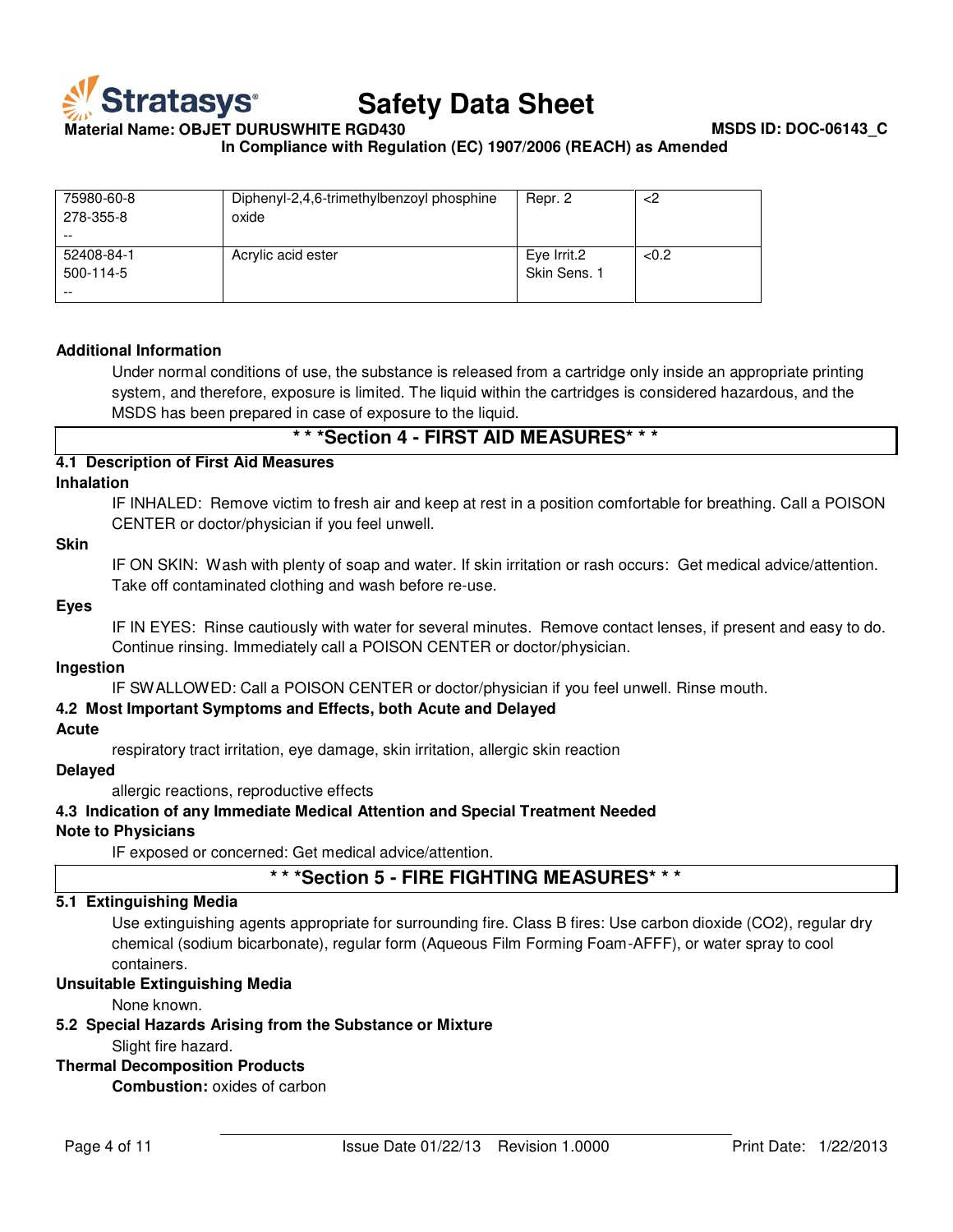

**Material Name: OBJET DURUSWHITE RGD430 MSDS ID: DOC-06143\_C**

**In Compliance with Regulation (EC) 1907/2006 (REACH) as Amended**

# **5.3 Advice for Firefighters**

# **Fire Fighting Measures**

Move container from fire area if it can be done without risk. Cool containers with water spray until well after the fire is out. Keep unnecessary people away, isolate hazard area and deny entry. Keep out of water supplies and sewers. Avoid inhalation of material or combustion by-products.

#### **Protective Equipment and Precautions for Firefighters**

Wear full protective fire fighting gear including self contained breathing apparatus (SCBA) for protection against possible exposure. Avoid inhalation of material or combustion by-products.

# **\* \* \*Section 6 - ACCIDENTAL RELEASE MEASURES\* \* \***

#### **Occupational Spill / Release**

Intact cartridges do not pose a leak or spill hazard. Damaged cartridges may leak uncured ink. Stop leak if possible without personal risk. Reduce vapors with water spray. Absorb with sand or other non-combustible material. Collect spilled material in appropriate container for disposal. Keep out of water supplies and sewers.

### **6.1 Personal Precautions, Protective Equipment and Emergency Procedures**

Wear personal protective clothing and equipment, see Section 8.

# **6.2 Environmental Precautions**

Avoid release to the environment.

#### **6.3 Methods and Material for Containment and Cleaning up**

Collect spilled material. Collect spilled cartridge contents with an inert absorbent such as sand or vermiculite. Place in properly labeled closed container. Flush area with water to remove trace residue.

#### **6.4 Reference to Other Sections**

See Section 7 for Handling Procedures. See Section 8 for Personal Protective Equipment recommendations. See Section 13 for Disposal Considerations.

# **\* \* \*Section 7 - HANDLING AND STORAGE\* \* \***

#### **7.1 Precautions for Safe Handling**

Do not breathe vapor or mist. Use only outdoors or in a well-ventilated area. Wear protective gloves and eye/face protection. Contaminated work clothing should not be allowed out of the workplace. Wash thoroughly after handling. Do not eat, drink, or smoke when using this product. Avoid release to the environment.

# **7.2 Conditions for Safe Storage, Including any Incompatibilities**

Store in accordance with all current regulations and standards. Store in a well-ventilated place. Keep container tightly closed. Store locked up. Store between 15 °C and 25 °C. Shipment temperature (up to 5 weeks) is -20 °C to 50 °C. Store in a combustible storage area away from heat and open flame. Store in a cool, dry place. Avoid direct sunlight. Keep in the dark. Keep separated from incompatible substances.

# **\* \* \*Section 8 - EXPOSURE CONTROLS / PERSONAL PROTECTION\* \* \***

# **8.1 Control Parameters**

# **Component Exposure Limits**

Austria, Belgium, Bulgaria, Cyprus, Czech Republic, Denmark, Estonia, Finland, France, Germany, Gibraltar, Greece, Hungary, Ireland, Italy, Latvia, Lithuania, Luxembourg, Malta, Netherlands, Poland, Portugal, Romania, Slovak Republic, Slovenia, Spain, Sweden and United Kingdom have not developed exposure limits for any of this product's components.

# **EU - Interim Strategy for Management of PBT and vPvB Substances (PBT Assessments)**

No components of this material are listed.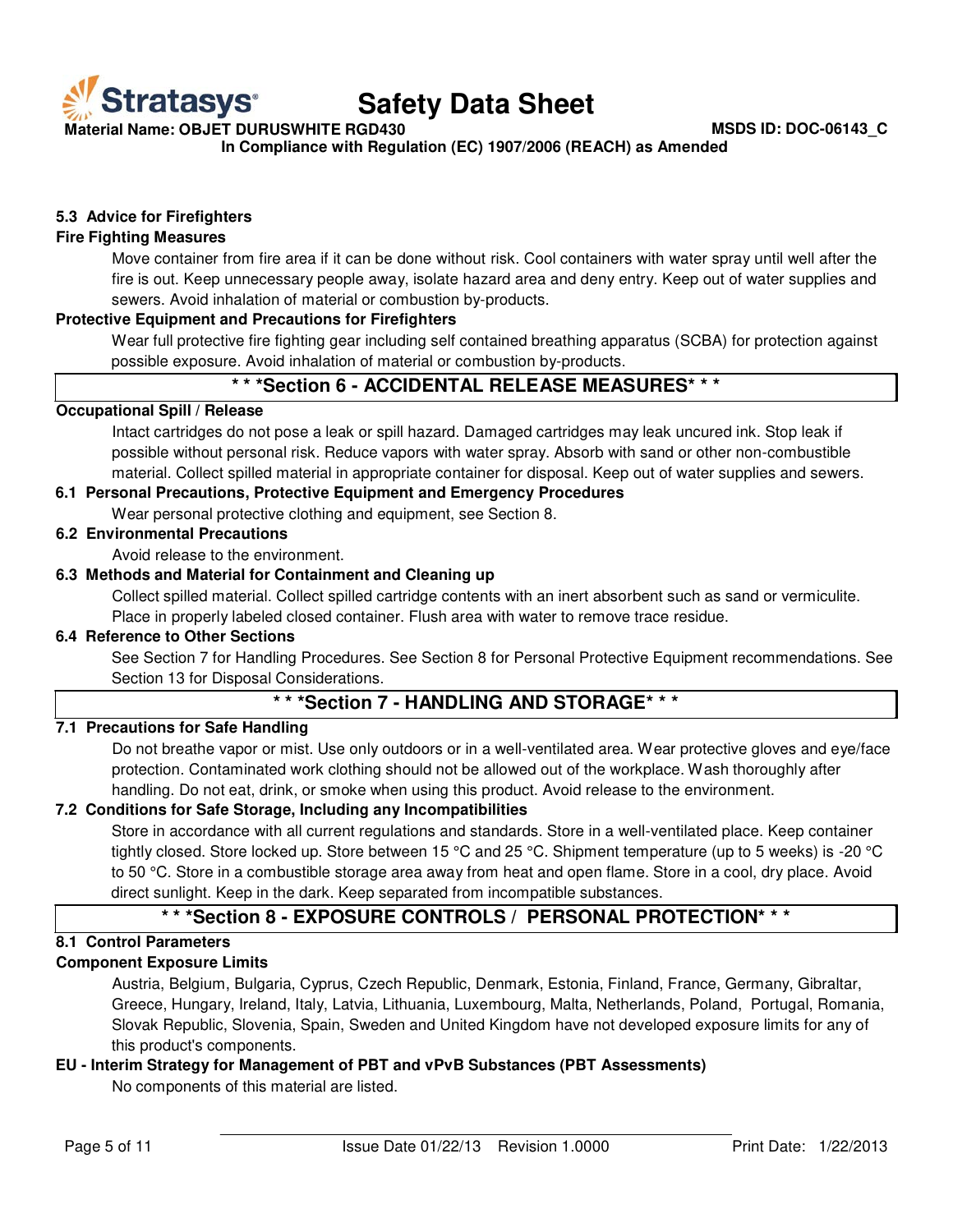

**Material Name: OBJET DURUSWHITE RGD430 MSDS ID: DOC-06143\_C**

**In Compliance with Regulation (EC) 1907/2006 (REACH) as Amended**

# **Biological Limit Value**

#### **Component Analysis**

There are no biological limit values for any of this product's components.

**Derived No Effect Levels (DNELs)**

No DNELs available.

#### **Predicted No Effect Concentrations (PNECs)**

No PNECs available.

# **Ventilation**

Provide local exhaust ventilation system. Ensure compliance with applicable exposure limits.

# **8.2 Exposure Controls**

# **Appropriate Engineering Controls**

#### **Eye / Face Protection**

Eye protection not required under normal conditions. Chemical goggles or safety glasses with side shields should be worn when handling a damaged cartridge.

#### **Skin Protection**

Protective clothing is not required under normal conditions. Wear neoprene or nitrile impervious gloves when handling damaged cartridge. Wash contaminated clothing before reuse.

# **Glove Recommendations**

Wear neoprene or nitrile impervious gloves when handling damaged cartridge.

#### **Respiratory Protection**

Respiratory protection is not generally needed when using this product.

# **\* \* \*Section 9 - PHYSICAL AND CHEMICAL PROPERTIES\* \* \***

#### **9.1 Information on Basic Physical and Chemical Properties**

| <b>Physical State:</b>   | Liquid              | Appearance:                      | ink cartridge containing white |
|--------------------------|---------------------|----------------------------------|--------------------------------|
|                          |                     |                                  | liquid ink                     |
| Color:                   | white               | <b>Physical Form:</b>            | liquid                         |
| Odor:                    | characteristic odor | Odor Threshold:                  | Not available                  |
| pH:                      | Not applicable      | <b>Melting Point:</b>            | Not available                  |
| <b>Boiling Point:</b>    | Not available       | Decomposition:                   | Not available                  |
| <b>Flash Point:</b>      | >100 °C             | <b>Evaporation Rate:</b>         | Not available                  |
| LEL:                     | Not available       | UEL:                             | Not available                  |
| <b>Vapor Pressure:</b>   | Not available       | Vapor Density (air $= 1$ ):      | Not available                  |
| Density:                 | Not available       | Specific Gravity (water $= 1$ ): | Not available                  |
| <b>Water Solubility:</b> | Not available       | Coeff. Water/Oil Dist:           | Not available                  |
| <b>Auto Ignition:</b>    | Not available       | <b>Viscosity:</b>                | Not available                  |
| <b>Volatility:</b>       | Not available       |                                  |                                |

# **\* \* \*Section 10 - STABILITY AND REACTIVITY\* \* \***

#### **10.1 Reactivity**

Heating may cause a fire

#### **10.2 Chemical Stability**

Unstable on exposure to light. Unstable on exposure to heat.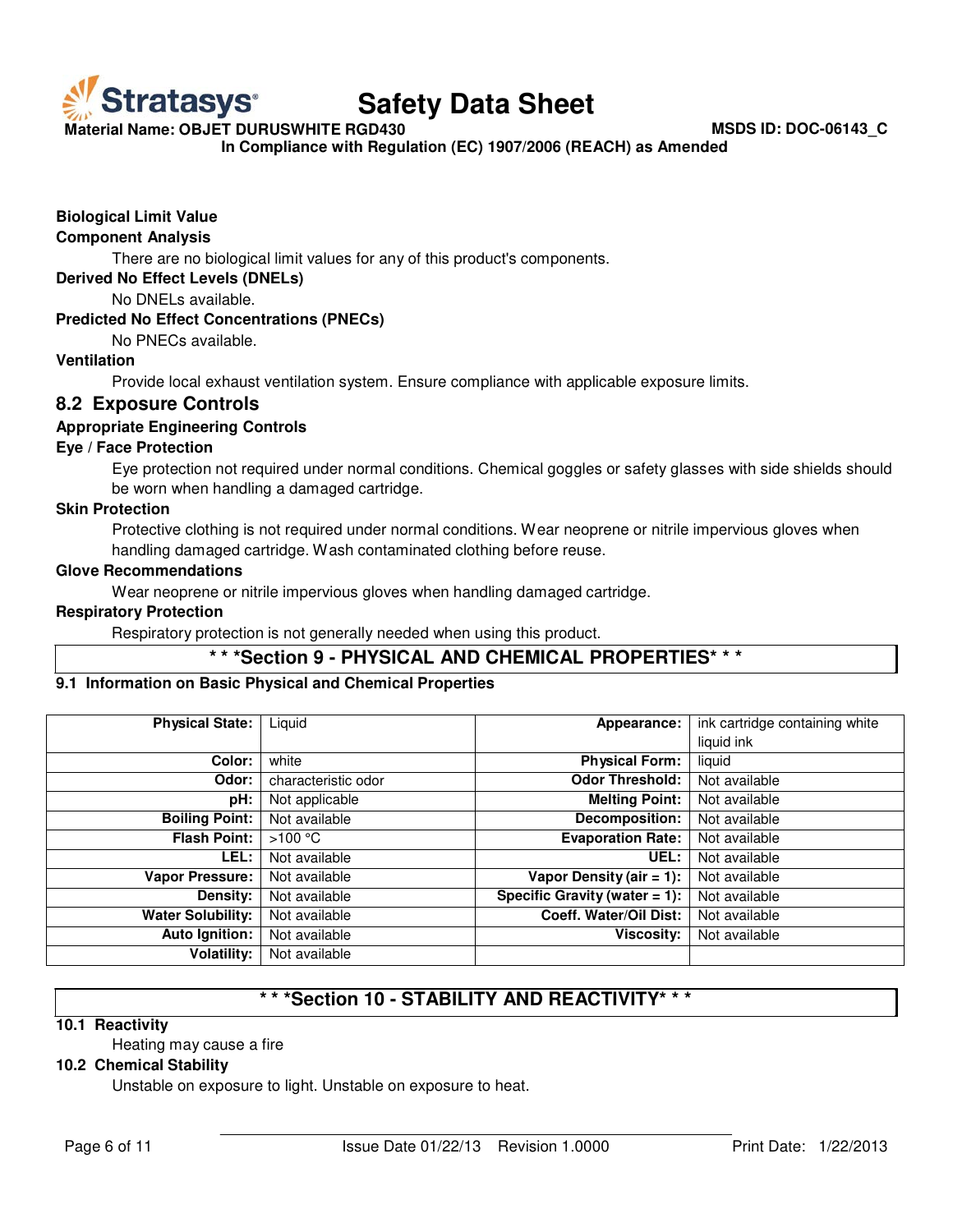

**Material Name: OBJET DURUSWHITE RGD430 MSDS ID: DOC-06143\_C**

**In Compliance with Regulation (EC) 1907/2006 (REACH) as Amended**

# **10.3 Possibility of Hazardous Reactions**

Uncured ink will polymerize on exposure to light.

### **10.4 Conditions to Avoid**

Avoid exposure to heat and light.

#### **10.5 Incompatible Materials**

Not applicable under normal conditions of use and storage.

#### **10.6 Hazardous Decomposition Products**

#### **Thermal Decomposition Products**

**Combustion:** oxides of carbon

# **\* \* \*Section 11 - TOXICOLOGICAL INFORMATION\* \* \***

# **11.1 Information on Toxicological Effects**

# **Acute and Chronic Toxicity**

No hazard is expected from the normal use of this product. While unlikely, uncured ink may leak from damaged ink cartridges and cause skin and eye irritation. After skin contact: tingling or irritation of the skin. After eye contact: irritation, inflammation or damage of the eye tissue.

#### **Component Analysis - LD50/LC50**

The components of this material have been reviewed in various sources and no selected endpoints have been identified.

#### **Irritation / Corrosivity**

Contact with uncured ink may cause eye damage and skin irritation. Inhalation may cause respiratory tract irritation.

#### **Respiratory Sensitization**

No data available for the mixture.

#### **Skin Sensitization**

Component data indicate the substance is sensitizing. Uncured ink may cause an allergic response in sensitized individuals.

#### **Germ Cell Mutagenicity**

No data available for the mixture.

### **Carcinogenicity**

# **Component Carcinogenicity**

None of this product's components are listed by IARC or DFG.

#### **Reproductive Toxicity**

Available data characterizes components of this product as reproductive hazards.

#### **Specific Target Organ Toxicity - Single Exposure**

respiratory system

# **Specific Target Organ Toxicity - Repeated Exposure**

May cause damage to organs through prolonged or repeated exposure

#### **Aspiration Hazard**

No data available for the mixture.

# **\* \* \*Section 12 - ECOLOGICAL INFORMATION\* \* \***

# **12.1 Toxicity**

Toxic to aquatic life with long lasting effects.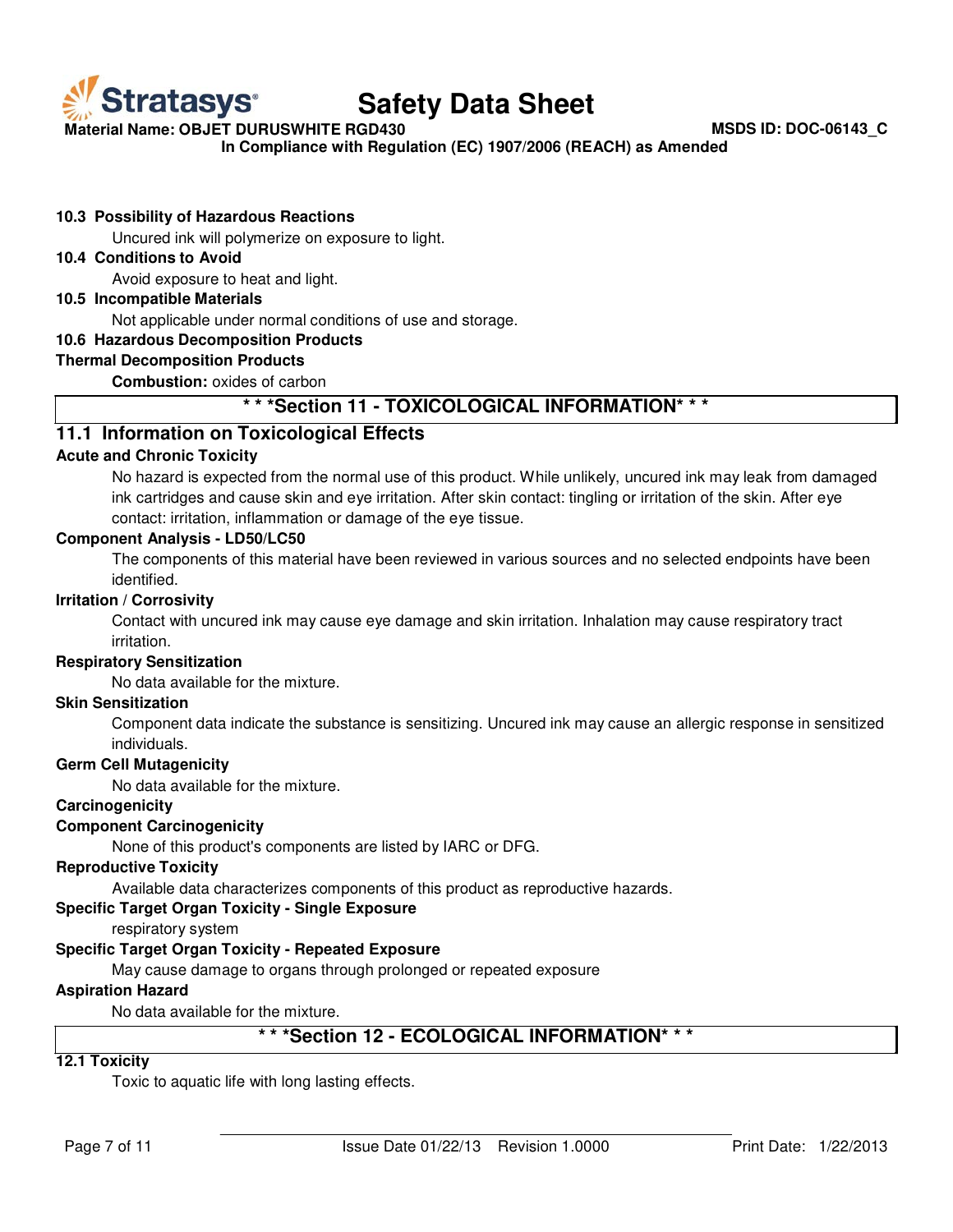

**Material Name: OBJET DURUSWHITE RGD430 MSDS ID: DOC-06143\_C**

**In Compliance with Regulation (EC) 1907/2006 (REACH) as Amended**

**12.2 Persistence and Degradability**

No data available for the mixture.

**12.3 Bioaccumulative Potential**

No data available for the mixture.

**12.4 Mobility in Soil**

No data available for the mixture.

# **12.5 Results of PBT and vPvB Assessment**

No information available.

# **EU - Interim Strategy for Management of PBT and vPvB Substances (PBT Assessments)**

No components of this material are listed.

### **12.6 Other Adverse Effects**

No information available.

# **\* \* \*Section 13 - DISPOSAL CONSIDERATIONS\* \* \***

# **13.1 Waste Treatment Methods**

Dispose in accordance with all applicable regulations. Hazardous Waste Number(s): 08 03 12<sup>\*</sup>

Refer to manufacturer/supplier for information on recovery/recycling. Do not landfill. Avoid discharge into drains or

surface water. See Section 7 for handling procedures. See Section 8 for personal protection information.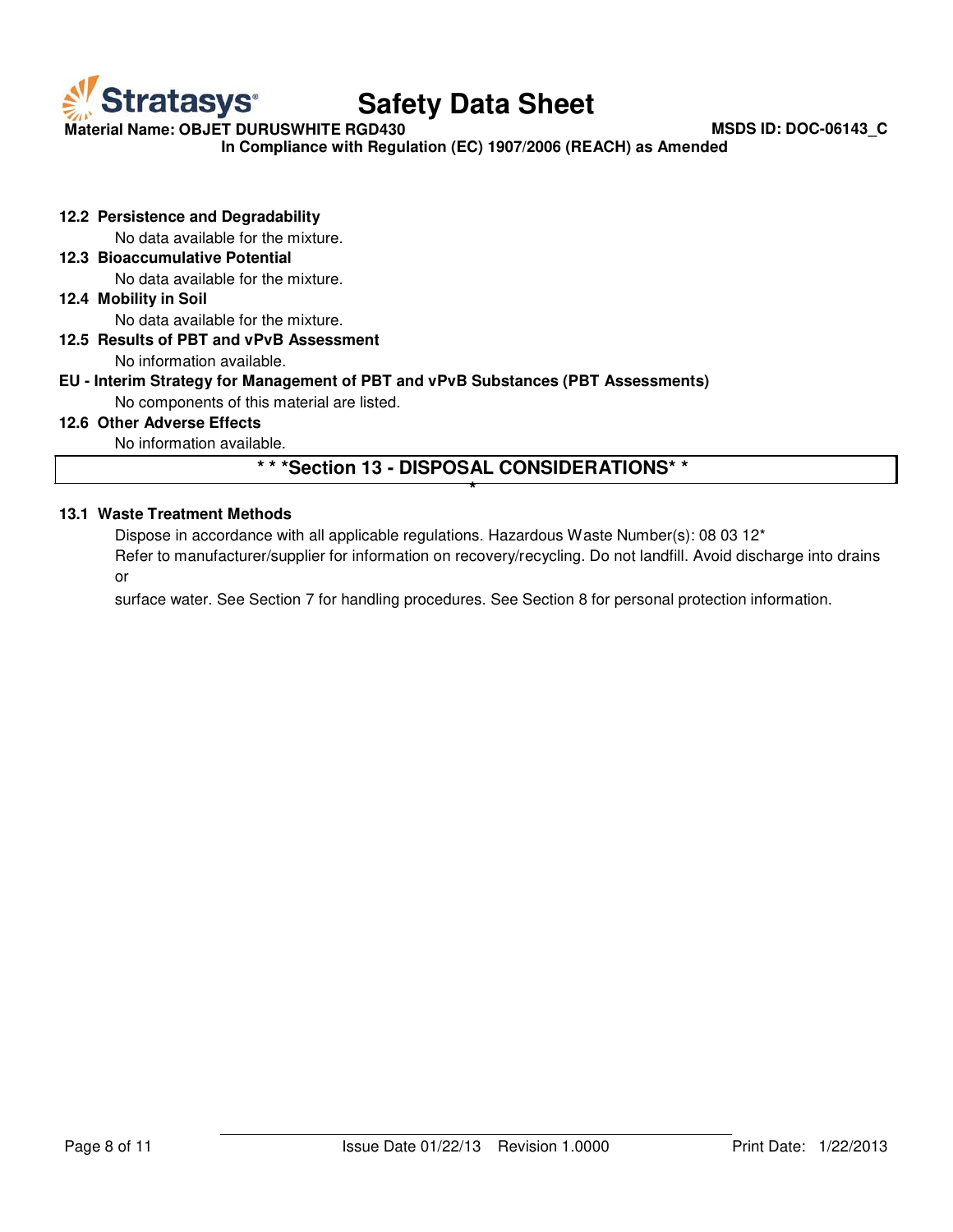

**Material Name: OBJET DURUSWHITE RGD430 MSDS ID: DOC-06143\_C**

**In Compliance with Regulation (EC) 1907/2006 (REACH) as Amended**

|      | *** Section 14 - TRANSPORT INFORMATION* *                                                       |                                                                         |                                                                         |                                                                         |                                                                         |                                                                         |
|------|-------------------------------------------------------------------------------------------------|-------------------------------------------------------------------------|-------------------------------------------------------------------------|-------------------------------------------------------------------------|-------------------------------------------------------------------------|-------------------------------------------------------------------------|
| 14.1 | <b>UN Number</b>                                                                                | <b>ADR</b><br>3082                                                      | <b>RID</b><br>3082                                                      | <b>ICAO</b><br>3082                                                     | <b>ADN</b><br>3082                                                      | <b>IMDG</b><br>3082                                                     |
| 14.2 | <b>UN Proper Shipping</b>                                                                       | Environmental                                                           | Environmental                                                           | Environmental                                                           | Environmental                                                           | Environmental                                                           |
|      | <b>Name</b>                                                                                     | ly hazardous<br>substance,<br>liquid, n.o.s.<br>Contains:               | ly hazardous<br>substance,<br>liquid, n.o.s.<br>(Contains:              | ly hazardous<br>substance,<br>liquid, n.o.s.<br>(Contains:              | ly hazardous<br>substance,<br>liquid, n.o.s.<br>(Contains:              | ly hazardous<br>substance,<br>liquid, n.o.s.<br>(Contains:              |
|      |                                                                                                 | exo-1,7,7 -<br>trimethylbicyclo<br>${2.2.1}$ hept - 2 - yl<br>acrylate) | exo-1,7,7 -<br>trimethylbicyclo<br>${2.2.1}$ hept - 2<br>- yl acrylate) | exo-1,7,7 -<br>trimethylbicyclo<br>${2.2.1}$ hept - 2<br>- yl acrylate) | exo-1,7,7 -<br>trimethylbicyclo<br>${2.2.1}$ hept - 2 -<br>yl acrylate) | exo-1,7,7 -<br>trimethylbicyclo<br>${2.2.1}$ hept - 2 -<br>yl acrylate) |
| 14.3 | <b>Transport Hazard</b>                                                                         | <b>Hazard</b>                                                           | <b>Hazard</b>                                                           | Hazard                                                                  | <b>Hazard</b>                                                           | <b>Hazard</b>                                                           |
|      | Class(es)                                                                                       | Class: 9                                                                | Class: 9                                                                | Class: 9                                                                | Class: 9                                                                | Class: 9                                                                |
|      |                                                                                                 |                                                                         |                                                                         |                                                                         |                                                                         |                                                                         |
|      |                                                                                                 | 9                                                                       | 9                                                                       | 2                                                                       | 2                                                                       | 9                                                                       |
| 14.4 | <b>Packing Group</b>                                                                            | <b>Packing</b><br>Group: III                                            | <b>Packing</b><br>Group: III                                            | Packing<br>Group: III                                                   | <b>Packing</b><br>Group: III                                            | Packing<br>Group: III                                                   |
| 14.5 | <b>Environmental</b>                                                                            | <b>Marine</b>                                                           | <b>Marine</b>                                                           | <b>Marine</b>                                                           | <b>Marine</b>                                                           | <b>Marine</b>                                                           |
|      | <b>Hazards</b>                                                                                  | <b>Pollutant</b>                                                        | <b>Pollutant</b>                                                        | <b>Pollutant</b>                                                        | <b>Pollutant</b>                                                        | <b>Pollutant</b>                                                        |
| 14.6 | <b>Special Precautions</b>                                                                      | <b>Classificatio</b>                                                    | <b>Classificatio</b>                                                    | Passenger                                                               | <b>Classificatio</b>                                                    | <b>EMS: F-A, S-</b>                                                     |
|      | <b>For User</b>                                                                                 | n Code: M6                                                              | n Code: M6                                                              | and Cargo<br>aircraft -                                                 | n Code: M6                                                              | F                                                                       |
|      |                                                                                                 |                                                                         |                                                                         | Packaging<br>Instructions:                                              |                                                                         |                                                                         |
| 14.7 | <b>Transport in Bulk</b><br><b>According to Annex II</b><br>or MARPOL 73/78 and<br>the IBC Code |                                                                         |                                                                         |                                                                         |                                                                         |                                                                         |

**International Bulk Chemical Code**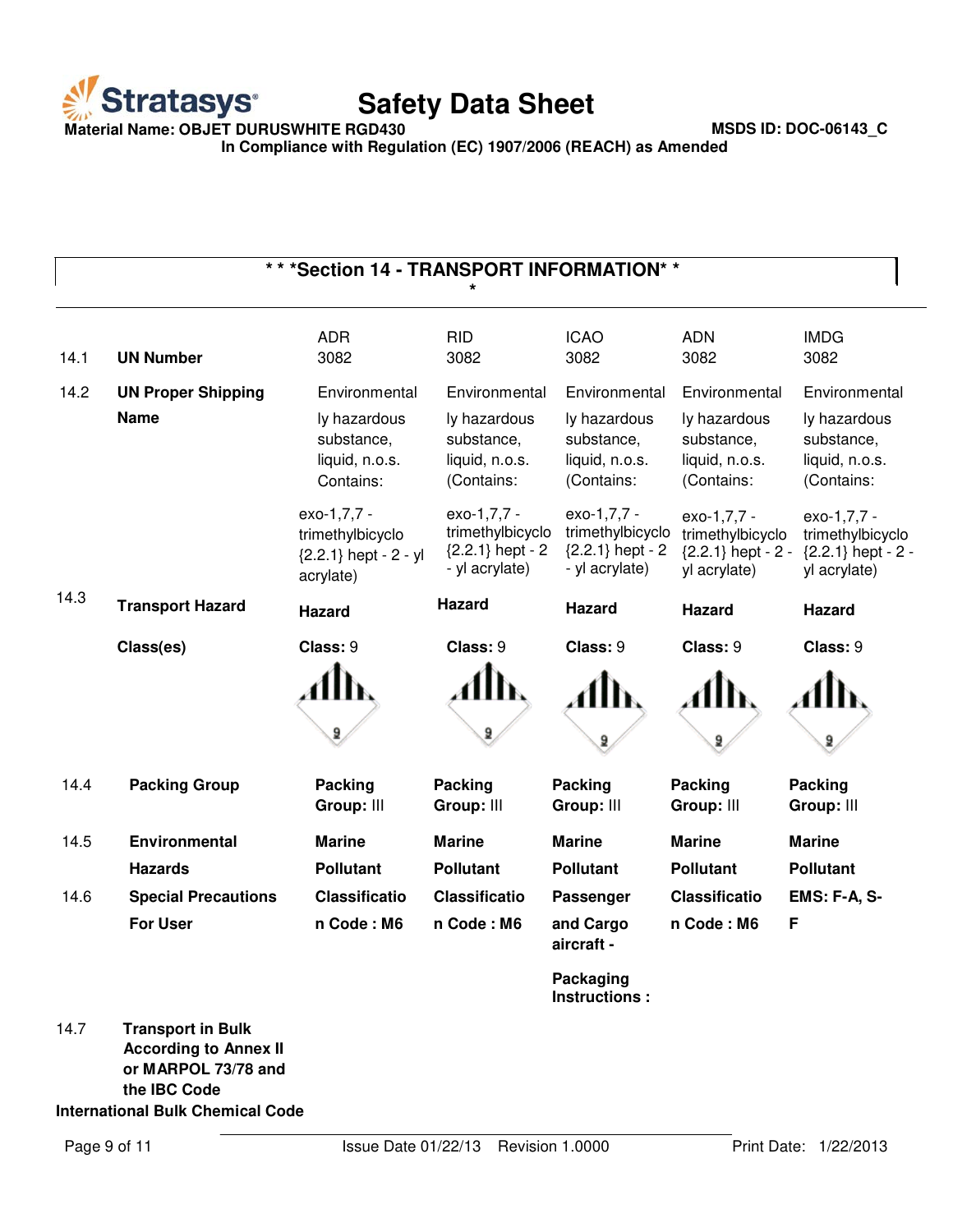

**Material Name: OBJET DURUSWHITE RGD430 MSDS ID: DOC-06143\_C**

**In Compliance with Regulation (EC) 1907/2006 (REACH) as Amended**

This material does not contain any chemicals required by the IBC Code to be identified as dangerous chemicals in bulk.

# **\* \* \*Section 15 - REGULATORY INFORMATION\* \* \***

#### **15.1 Safety, Health and Environmental Regulations / Legislation Specific for the Substance or Mixture**

**EU - REACH (1907/2006) - Annex XIV List of Substances Subject to Authorisation**

No components of this material are listed.

- **EU REACH (1907/2006) Article 59(1) Candidate List of Substances for Eventual Inclusion in Annex XIV** No components of this material are listed.
- **EU REACH (1907/2006) Annex XVII Restrictions of Certain Dangerous Substances, Mixtures and Articles** No components of this material are listed.

# **Germany Regulations**

# **Germany Water Classification**

# **Isobornyl acrylate (5888-33-5)**

ID Number 2247, hazard class 2 - hazard to waters

#### **Acrylic monomer (5117-12-4)**

ID Number 6697, hazard class 2 - hazard to waters

#### **Diphenyl-2,4,6-trimethylbenzoyl phosphine oxide (75980-60-8)**

ID Number 6366, hazard class 2 - hazard to waters

# **Denmark Regulations**

#### **Environmental Protection Agency List of Undesirable Substances**

No components of this material are listed.

#### **EU Inventory**

| Component                                 | <b>CAS</b> | <b>EEC</b> |
|-------------------------------------------|------------|------------|
|                                           |            |            |
| Isobornyl acrylate                        | 5888-33-5  | <b>EIN</b> |
|                                           | 227-561-6  |            |
| Acrylic Oligomer                          | $- -$      | <b>NLP</b> |
|                                           | $- -$      |            |
| Acrylic monomer                           | --         | <b>ELN</b> |
|                                           |            |            |
| Diphenyl-2,4,6-trimethylbenzoyl phosphine | 75980-60-8 | <b>EIN</b> |
| oxide                                     | 278-355-8  |            |
| Acrylic acid ester                        | 52408-84-1 | <b>NLP</b> |
|                                           | 500-114-5  |            |

# **Substance Analysis – Inventory**

# **15.2 Chemical Safety Assessment**

No chemical safety assessment has been carried out for the substance/mixture.

# **\* \* \*Section 16 - OTHER INFORMATION\* \* \***

# **16.1 Indication of changes**

New MSDS: 11/19/2012